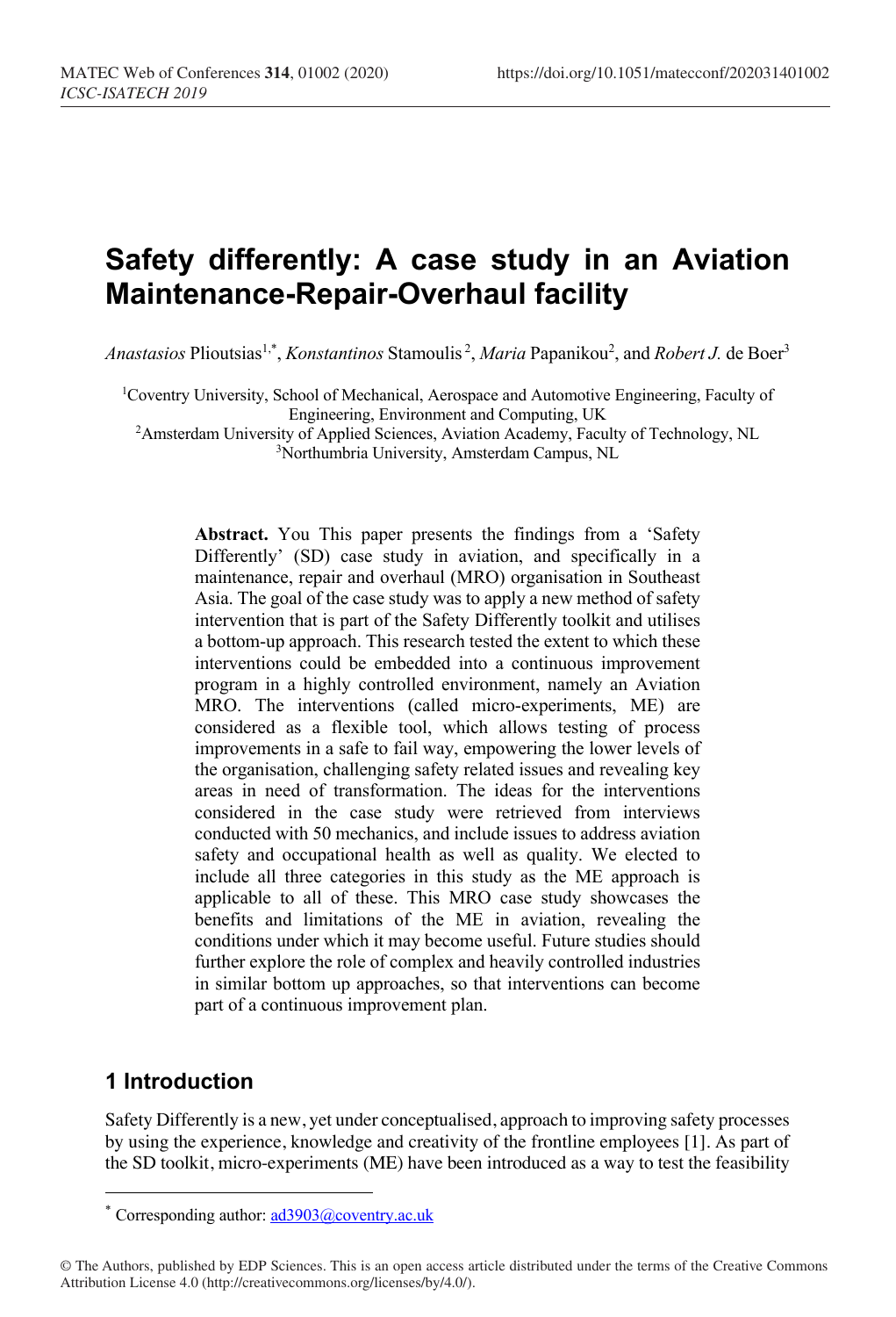of interventions in a safe-to-fail manner. Maintaining aircraft to the highest safety standards requires skills of the mechanics within a Maintenance, Repair and Overhaul (MRO) organisation. Aircraft mechanics perform daily tasks, in demanding working conditions and whilst following procedures, designed to comply with safety and quality standards and regulations. Hence, given their subject-matter expertise, MRO personnel is a valuable source for the detection of issues experienced at the shop floor. Since it is important to continuously improve processes, this paper focuses on interventions utilising the most valuable source of an MRO organisation, its workforce. The MRO mechanics are key in sharing problems from the shop floor and help locate the potential interventions required to address issues affecting safety. Little is known about the results of the ME approaches and the added value to the continuous improvement of safety. Following the principles of Safety Differently (SD), we, therefore, explored bottom-up improvements through testing of the ME-based interventions. Our motivation stemmed from the lack of applications in highly controlled and complex risk industries, such as aviation. Aviation is an industry characterised by complexity, high severity risks, and consequently a strong regulatory framework. Any such ME case study or application in aviation is missing.

It was a challenge to examine the possibility of the ME application in an aviation organisation because the study must deal with strict regulations, whereas the methodology requires the elimination of constraints, possibly violating aviation rules. Our approach aimed to assess the benefits of ME in high risk industries and safety critical tasks [2] in two phases. The first phase involved data collection to a) identify gaps in the safety of the work processes and b) to design the subsequent potential interventions. The qualitative data was collected through a change-oriented research design, achieved by interviewing 50 mechanics who were the primary source according to the bottom-up approach of ME [3]. The second phase was the experimentation of a limited number of appropriate interventions, in line with previous applications of the concept outside aviation. The interventions were designed for their smallscale application by using the organisation's active work area and employees as an in-situ laboratory [4]. The project began in the base of the organisation with two university representatives who stayed in the MRO's base for months. The university agreed with the organisation about the project constraints, described in detail in 2.3, and the working progress of the project in the organisation's area and bays. In the following sections, we report the extent to which the SD-based methodology through the execution of ME could be used as part of a continuous improvement program within MRO organisations.

# **2 Safety Differently: concept and methodology**

Sidney Dekker defines the Safety Differently (SD) concept as following: "Imagine a space, a space in which there are no rules, a space in which people can themselves determine the best course of action, a space in which people spontaneously negotiate and collaborate in order to create the safest outcomes for everyone, in this space a new type of humanity emerges, nobody is telling them, they figure it out on the spot, we call this emergent behaviour" [5]. In a complex environment, where behaviour is difficult to predict, we cannot be sure that the interventions that we devise actually bring the results that we envisage, or that unintended effects are avoided. We need an approach that allows us to try different things, does not cause peril, and can be stopped if we don't get the results that we want. This is where the micro-experiments (ME) come in.

In an MRO organisation, ME can be applied if the organisational safety constraints are removed in order to accommodate the bottom-up research design, examining how the mechanics have to maintain safety in their tasks and operations. Typical constraints in an MRO setting mean that wide-scale interventions are not suitable, mainly due to the number of stakeholders involved, such as airlines and regulatory bodies. An intervention can act as a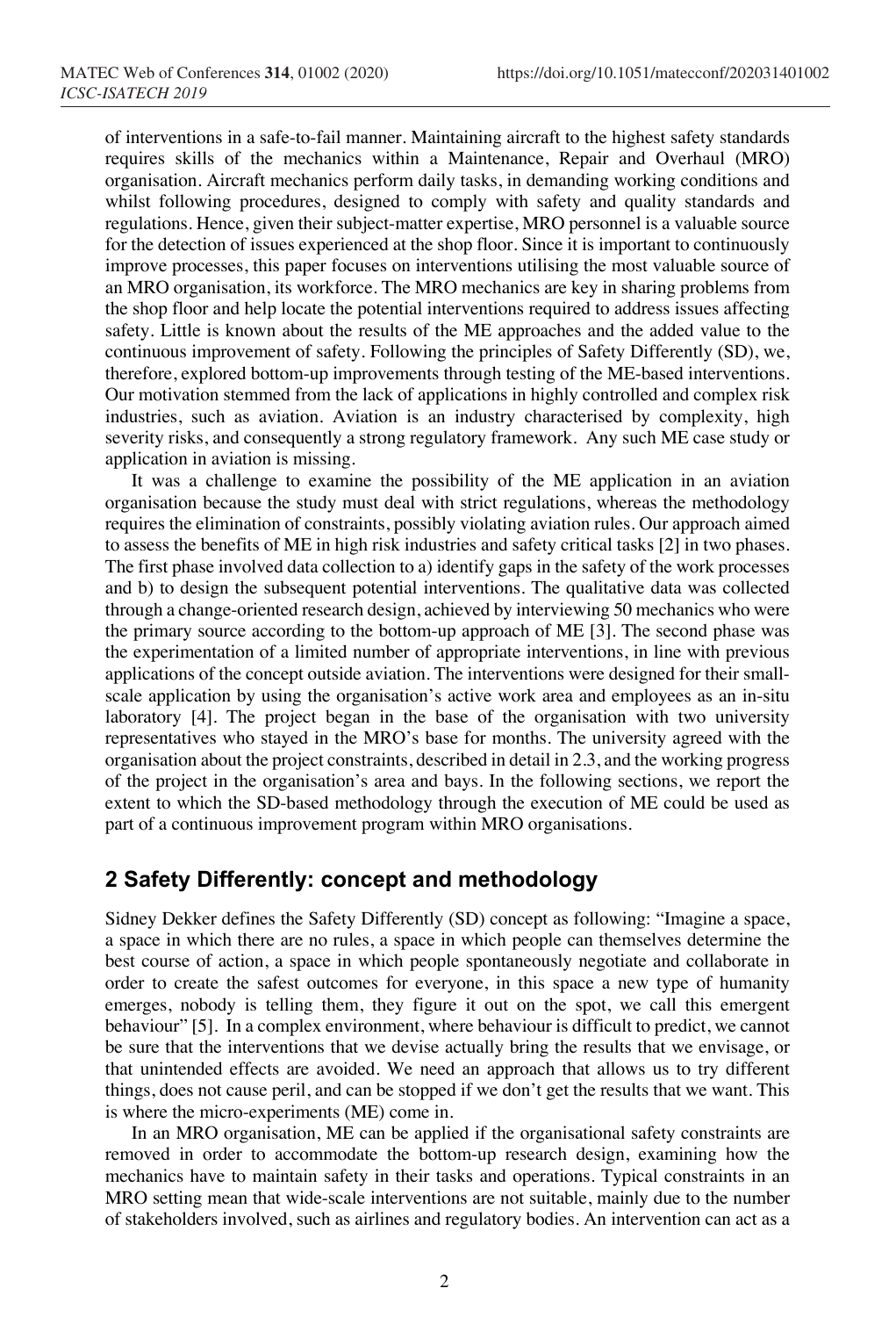safe-to-fail, small scale project, which uses the organisation's workplaces and workforce [6]. The subsections that follow discuss how the micro experiments are selected and how they were applied in the MRO organisation.

#### **2.1 The ME concept**

Captions Traditionally, aviation safety management is considered as a hard, positivist field of research [7]. Safety Differently involves taking a more collaborative approach to safety. It involves getting the people who do the work to decide on rules and safe working practices. This is different from the traditional approach to safety where rules and policies are set by managers and other third parties before being communicated to (or imposed on) the people doing the job. ME fit into this approach as they are safe-to-fail interventions that are monitored for success or failure, and that have been generated by the work-floor. ME are different to ad-hoc trial-and-error interventions in that they are planned before they are executed, and carefully monitored to see whether the intended results are realised. ME are different to projects in that projects are not supposed to fail, whereas in micro-experiments are temporary and we allow for unexpected, even disappointing results. In a complex environment we cannot have the (misplaced) confidence that any intervention will surely deliver the predefined results as expected. We need to allow for the possibility for the intervention not to work without causing undue damage. In fact the experiment can be considered a success if we realize an intervention "fails" and that some other solution is required. We therefore need to be able to stop or slow the experiments. On the other hand, if all goes well the intervention is ready to be formally implemented and possibly enlarged on a wider (geographic or organisational) scale. Naturally we will create the ideas for the microexperiments in close collaboration with the task executors; many ideas will derive from them.

Micro-experiments generally require temporary safeguards because we will be deviating from existing processes, perhaps violating the constraints that are usually in place. Care needs to be taken to identify and only maintain those constraints that are absolutely vital to safeguard against unacceptable risks – we value the input of safety experts here. The criteria by which we determine whether an intervention is successful (or not) need to be determined ahead of time, although additional insights will occur as experience is gathered. Interventions that are deemed successful need to be incorporated in the next version of Work-as-Imagined. Even after formalisation, we remain vigilant about unintended effects, expecting the front line to report where exceptions are necessary. Multiple micro-experiments can run in parallel, preferably somewhat isolated from each other. Good targets for micro-experiments are procedures that are not delivering results as expected. Many organizations that we first engage with are susceptible to large and potentially embarrassing gaps between Work-as-Done and Work-as-Imagined, that are not straightforward to close. This is often a good starting point to try out micro-experiments. Other reasons to execute micro-experiments include adapting rules to changes in processes or equipment or for innovation. To further define the problem, we first need to identify the "job to be done": what operators really seeks to accomplish in the given circumstances. Successful micro-experiments help make the job safer and easier.

### **2.2 Methodology**

Our methodology involved a sequential research design, comprising of two data collection phases. In the sections that follow, we initially describe the data collections phases for ME. Following this, we showcase the utilisation of previous findings in our data analysis. Before we present the results of the ME application, we describe the pre-coded themes and the analysis framework. Lastly, we discuss the limitations of these choices.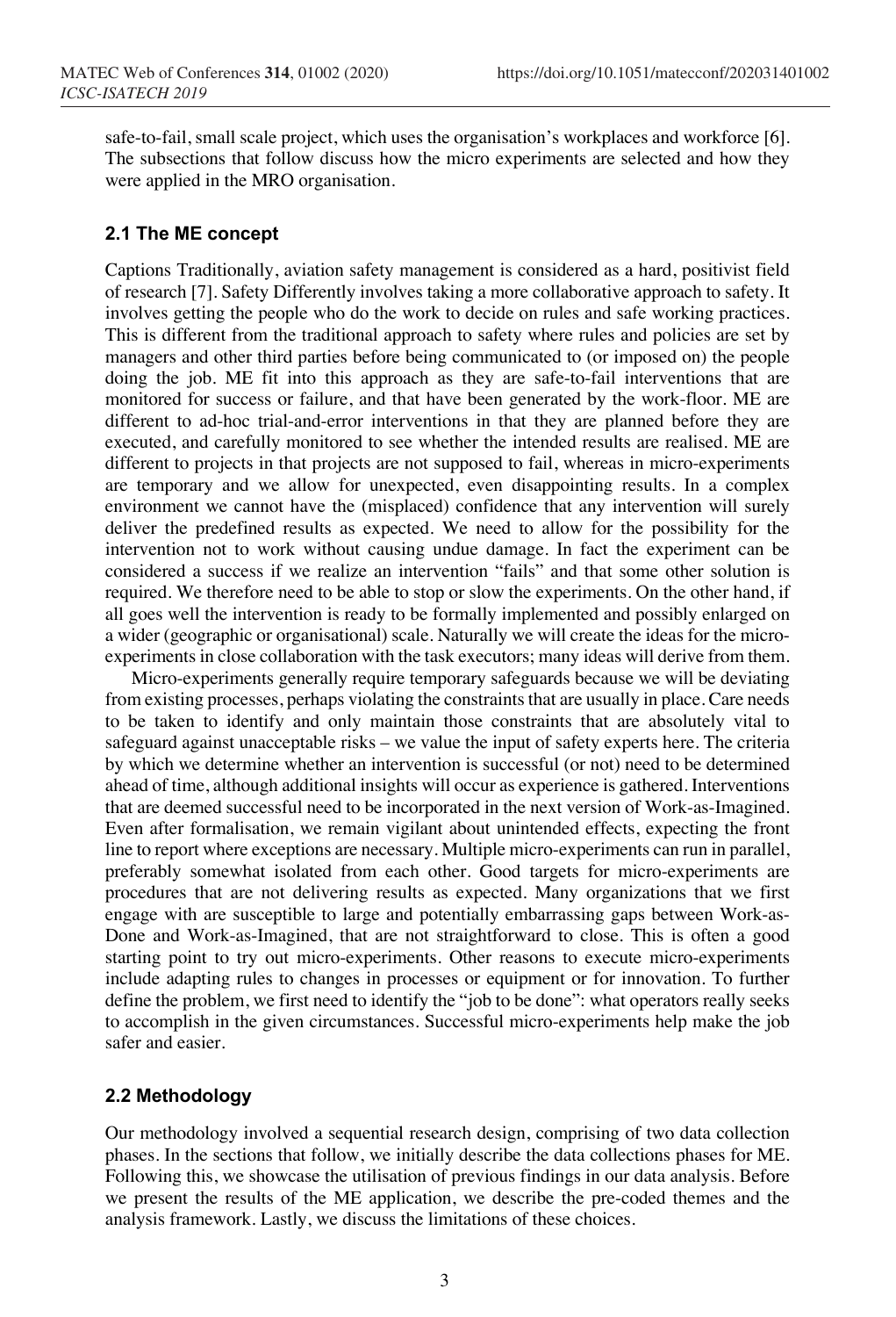#### *2.2.1 Research design phases*

As outlined previously (cf. Section 1), the first phase involved the collection of data and the second phase regarded the interventions. The first phase included identifying and interviewing mechanics in semi-structured interviews. In order to identify the interviewees, the team requested to be present at the organisation's bays and observe the mechanics. Through this process, fifty (50) mechanics were purposively sampled and were interviewed individually. The main objective of this phase was to identify what gaps are prevalent between WAD and WAI. This data collection phase was supplemented with archival data from the MRO, including documentation from audits, investigations reports and safety reports, as well as injury reports and maintenance error notifications. Following this phase, the team identified a number of interventions, which formed the second phase of the study. The aim of the interventions as interventions was to close the gap(s) found through the findings from the first phase. During this phase, it was decided that the term interventions was changed to micro-projects following the organisation's requirement and in order to limit possible defensive behaviours that would affect results.

#### *2.2.2 Coding and analysis framework*

MRO organisations are typically optimised by lean approaches in order to create more value for their customers by utilising fewer resources [8]. Our approach hence initially required an assessment of the MRO environment. Before our study commenced, the quality (and safety) department at the MRO, had initiated a safety project to assess their safety performance. Elements of the latter are observed in the organisation's vision for the safety project itself, striving for innovation and evolution, and finally, Genchi Genbutsu, going down to the shop floor to fact check one's ideas in the 'real world' [8]. The findings of the project led to the establishment of a Safety Group (SG), encompassing the following pillars:

- Technical Systems: includes all the tools, equipment, and all the physical items in the organisation, necessary to create value for the customer.
- Management Infrastructure: includes the formal structures, the processes and the systems for controlling the resources, in association with the technical systems.
- Mindset and Behaviour: include the employees' thoughts and feelings as well as individual and group behaviour at the workplace.

These three pillars formed our initial classification that we used to compare the SD results with the organisation's SG project, and hence led to a pre-coding of the issues found at the shop floor. All the sources used from the organisation's safety project was provided to the team by the SG. The coded shops, which were chosen for phase one observations and consequent sampling and data collection (Table 1).

| <b>Lable 1.</b> Shop county. |            |  |  |  |
|------------------------------|------------|--|--|--|
| <b>Shop</b>                  | Code       |  |  |  |
| Avionics shop                | <b>AVI</b> |  |  |  |
| Structures shop              | <b>STR</b> |  |  |  |
| Cabin shop                   | CAB        |  |  |  |
| Cargo shop                   | <b>CRG</b> |  |  |  |
| Flight control shop          | <b>FLC</b> |  |  |  |
| Landing gear shop            | <b>LDG</b> |  |  |  |
| Engine shop                  | <b>ENG</b> |  |  |  |
| Seat shop                    | <b>SS</b>  |  |  |  |
| Paint shop                   | <b>PS</b>  |  |  |  |

**Table 1.** Shop coding.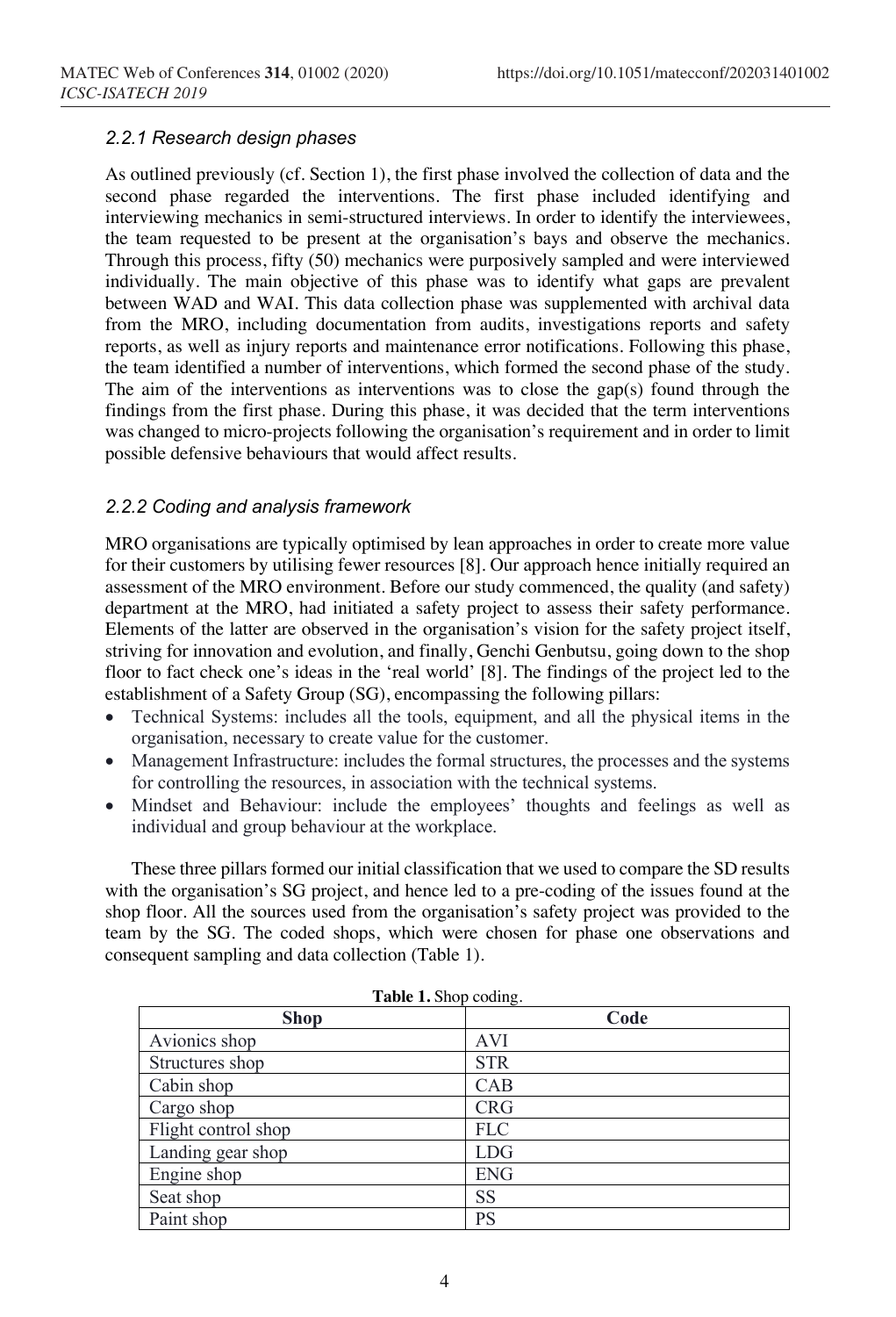In the second phase, the researchers collected data, mainly from the interviews in which the front-line mechanics assigned. These technicians answered the questions posed to them and communicated their ideas for possible interventions. The findings from the interviews and observations led us to a master coding according to shop floor and their bays. In addition, the MRO's project used numerical values to score and classify findings following the Safety Risk Management (SRM) manual, which meets the compliance requirements according to ICAO's Safety Management Manual (SMM) and the data driven systems to proactively manage safety, Safety Management Systems (SMS). The MRO uses numerical values for the risk and taxonomies according to SMM standards [9], based on the Severity (minor to hazardous) and the Probability (extremely improbable to frequent). The Risk Indicator (R is calculated by multiplying the probability (P) with the Severity (S) of an occurrence (S), forming the  $R = P \times S$  equation. The result of this equation rated from low to high risk and the values for the possibility and the severity explained detailed. The SRM was used during the project to score and classify the findings.

#### *2.2.3 Research rigour*

The team took a series of steps to minimise bias, gain access, and to overall ensure rigour in the research process. The mechanics were interviewed to gain information based on their expertise and bypass the organisational-level hurdles. By doing so, the feeling of empowerment of the mechanics increased, placing emphasis on the value of the technical and operational experience of the mechanics. In addition, we described the interventions to the organisation management to gain internal approval, allow execution of the interventions and to peer-review the results. Following this, and regarding the micro-projects, acceptance by management was ensured to reach consensus on the interventions proposed by the mechanics. After suitable interventions were collected, the gathered intel has to be verified by the rest of the mechanics, since implementing an idea that only suits one mechanic is not a valid microexperiment. Besides validating with the mechanics, it is also important to validate the opportunities of improvement with the quality management representatives to make sure they agree on the findings and see the same promising interventions for current tasks or processes. In case there were multiple possible interventions, the mechanics scored them on an efforteffect diagram (Figure 1) together with the Quality Manager. All the proposed interventions were compared with each other in assuming the effort required to achieve each intervention and its expected effectiveness. An example is shown in Figure 1, where intervention "1" was preferred because it could yield the most effective result with the least amount of effort when compared to intervention "2". In general, interventions mapped on the top-right area of the matrix were preferred over the rest.



**Figure. 1.** Effect - Effort Matrix [10]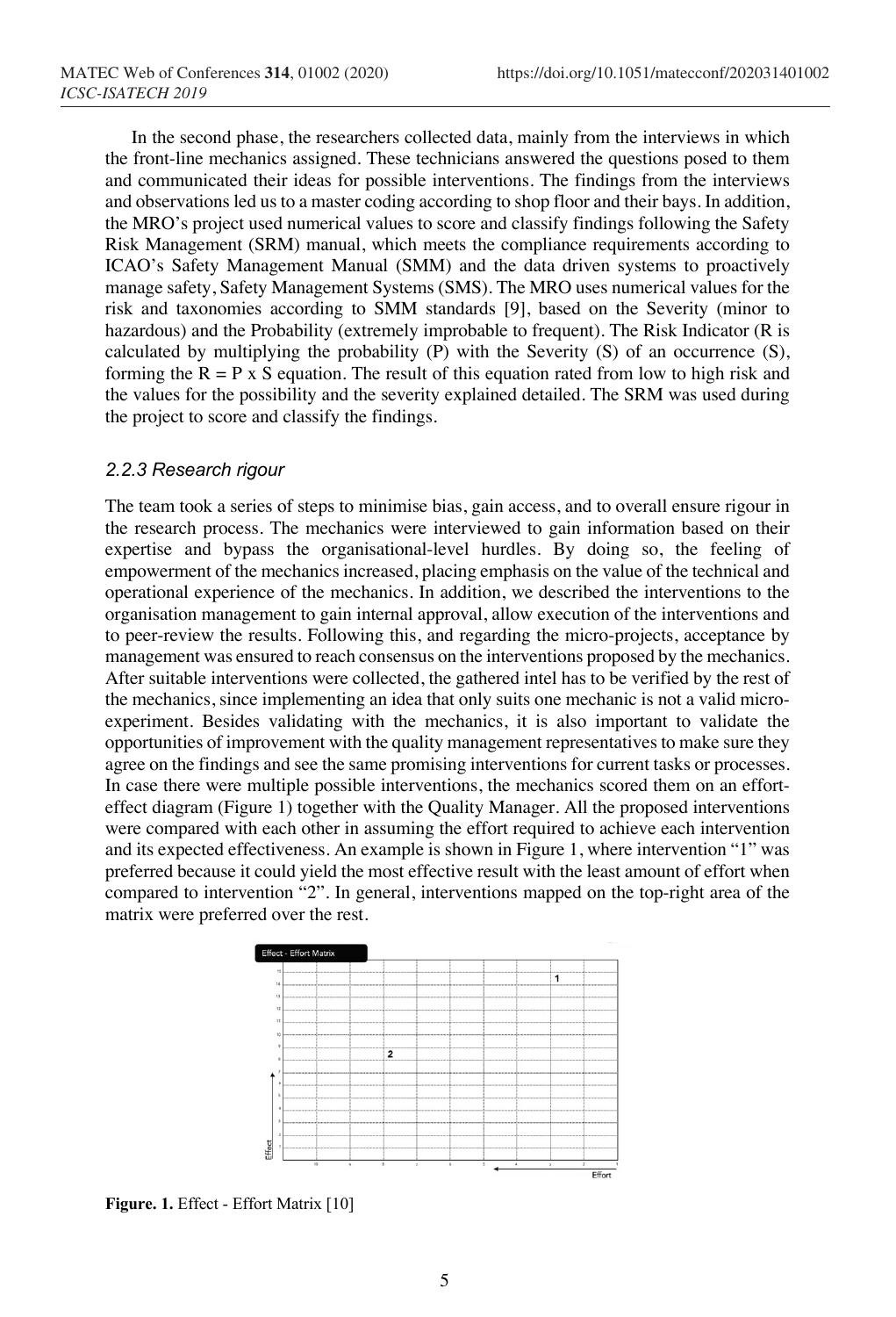To gain further approval, the micro-experiment approach was described to management in detail, covering points such as the process, success criteria, constraints and anticipated interventions as well as the area and possibilities of amplification. Regarding the execution of the interventions, each micro-experiment had a customised period. The main factor was the duration of the task each intervention targeted. One researcher was continuously present during the execution of each experiment to observe the intervention, function as the point of contact for concerns, questions, ideas, and, most importantly, collect the views of the mechanics on each intervention. When the predetermined timeframe expired, the experiment was concluded by the researcher, the intervention was suspended, and the task was brought to its previous state (e.g. tools, procedures). A final template was created with the approval intervention when it validated from the quality management department. The decision on whether to amplify each successful intervention into an improvement plan laid with the organisation's management team.

### **2.3 Constraints**

When the project was being planned, and following the principles of ME, the team observed that there are several limitations when applying ME in an aviation organisation. The chosen MRO organisation allowed the researchers time to organise and plan the project locally, but the quality manager and the safety group required the following constraints to be applied to the ME's:

- Any actions must be according to the regulations
- Any intervention must be according the procedures
- Any interaction cannot create new risks
- Any intervention is according to the organisation's risk assessment
- Any intervention is not a permanent solution
- Any intervention must comply with requirements set by organisation's clients
- Any intervention is only applied to the predetermined bay with predetermined group
- Any intervention will run for fixed period of time
- Any intervention can only be executed with the present of at least one of the university's representative on site.
- Any intervention can only be executed in agreement with Quality Manager, VP, the bay manager involved and the project team.

The limitations deriving from the application of ME in a highly controlled industry quickly became the first important finding of the case study. It is clear that the first three constraints (any actions must be according to the regulations, any intervention must be according the procedures, and any interaction cannot create new risks) do not allow any innovation to take place. These, as well as the required permission to execute the ME's, severely impeded progress at the site, and needed executive circumvention to allow the ME's to be applied. Although in the ME concept the interventions are described as a bottom up process, the validation, approval and decision processes in aviation are a top down process with assumptions and issues including not merely safety aspects but also extending to other departments like security and quality. The discussion about the limitations follows the presentation of our results.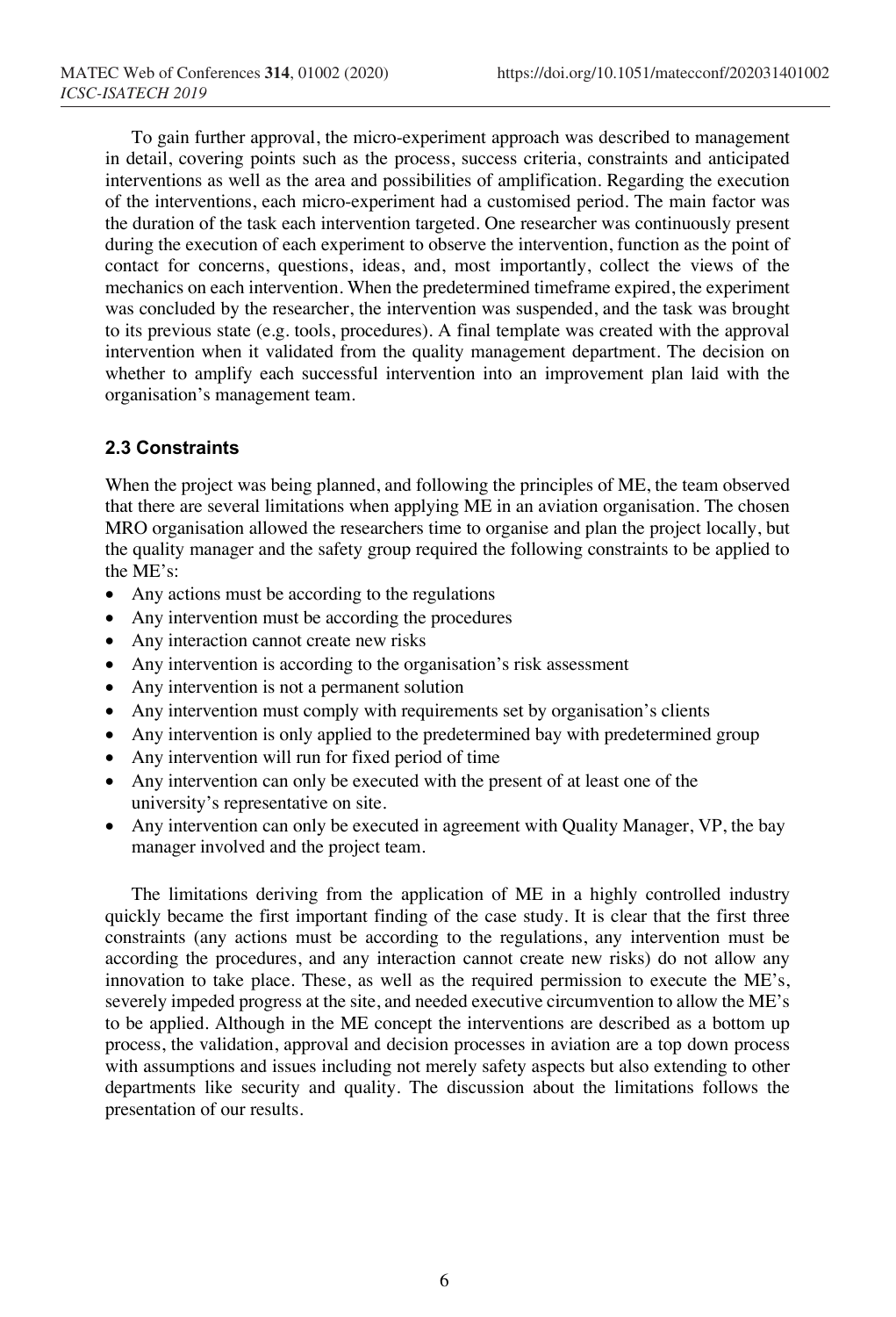# **3 Results**

This section presents the findings from phases one and two of the sequential research design applied following the principles of the ME concept. Table 2 below provides an overview of the amount of data and of the sources involved in phase one of the study (i.e. interviews and archival data). Interview findings were initially categorised in single or multiple concerns. The categories emerged from the narratives of the research as presented in Table 2.

| Concerns          | Frequency      | Number of findings |
|-------------------|----------------|--------------------|
| Single Concern    | One time       | 18                 |
| Few Concerns      | $2 - 5$ times  | 25                 |
| Multiple Concerns | $6 - 10$ times |                    |
| A Lot of Concerns | $>10$ times    |                    |

**Table 2.** Number of times that concern is raised and/or observed.

When a finding was a single concern, it meant one mechanic only raised it; such issues were either considered minimal, according to the QM and the SG, as general remarks or seen as irrelevant to the organisation. Valid concerns were findings reported by multiple mechanics, and issues on which the organisation agreed, but had its intervention planned, processed or implemented (11 in total). In addition, findings were categorised according to the bay coding (cf. Section 2.2.2) as presented in Table 3. As shown below, the findings were also categorised according to in- and on- the aircraft (in A/C, on A/C), and were summarised for each of the shops. Bay 6 is not included in the study.

|                | In $A/C$   |     |            | On A/C     |  |                 |  |              |              |
|----------------|------------|-----|------------|------------|--|-----------------|--|--------------|--------------|
|                | <b>CRG</b> | CAB | <b>STR</b> | <b>LDG</b> |  | ENG   FLC   AVI |  | <b>PAINT</b> | Other        |
| Bay 1          |            |     |            |            |  |                 |  |              |              |
| Bay 2          |            |     |            |            |  |                 |  |              | $\mathbf b$  |
| Bay 3          |            |     |            |            |  |                 |  |              | <sub>(</sub> |
| Bay 4          |            |     | 11         |            |  |                 |  |              | <sub>(</sub> |
|                |            |     | 12         | 10         |  |                 |  |              | 4            |
| Bay 5<br>Bay 7 |            |     |            |            |  |                 |  |              |              |
| Bay 8          |            |     |            |            |  |                 |  |              |              |

**Table 3.** Numbers of findings per bay.

The shops that are not necessarily linked to all bays. For example, the landing gear shop (LDG), is linked only with the bay 5 and bay 8. In total, sixty-nine findings (69) were recorded. However, ten of these findings were finally selected as interventions, through the validation and approval process as described previously (cf. Section 2). The accepted findings as interventions are described in detail in 3.2.

### **3.1 WAD – WAI analysis**

During the analysis of the interview data, it was observed that the mechanics were hiding the gaps between how they should do their job (WAI) versus the way they perform their tasks (WAD). Hence, we observed that the MRO organisation manifests signs of a problematic safety climate. These limitations are further discussed in Section 4.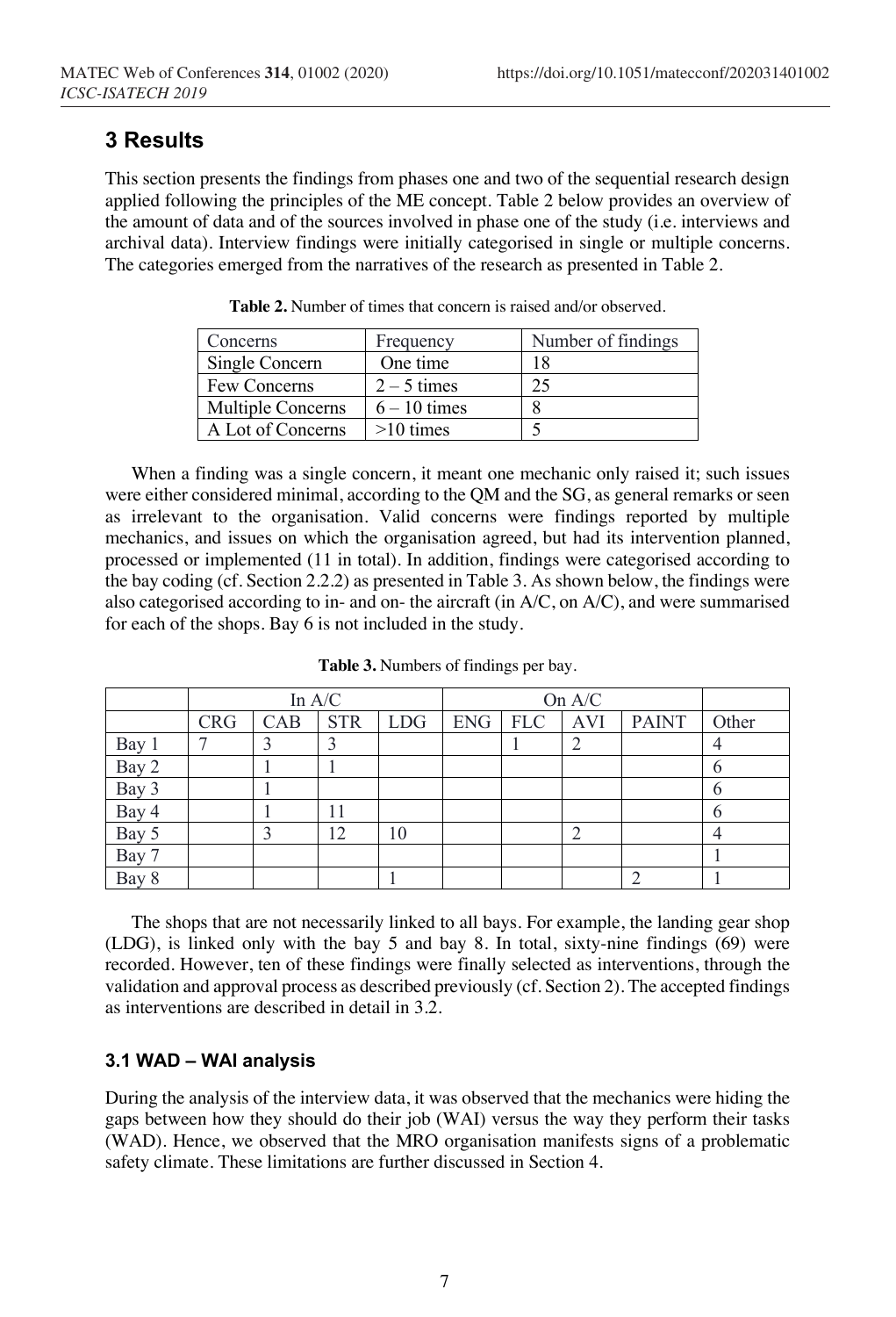#### *3.1.1 Findings Characteristics*

The findings initially examined and evaluated the possible interventions for the MRO organisation. As shown in Table 4, the intervention characteristics were classified using the three pillars of the SG, then by area of improvement and per type of method and lastly by using the MRO's risk assessment scaling method.

|                | <b>Classification of Findings</b> |    |
|----------------|-----------------------------------|----|
|                | <b>Technical Systems</b>          | 34 |
| 2              | Management Infrastructure         | 21 |
| 3              | Mindset and Behaviour             | 14 |
|                |                                   |    |
|                | Type of method                    |    |
| 1              | Process                           | 50 |
| $\overline{2}$ | WAD & WAI                         | 15 |
| 3              | Researcher's Observation          | 4  |
|                |                                   |    |
|                | Risk Assessment of Findings       |    |
|                | High $($ >40)                     | 3  |
| $\overline{2}$ | Medium High (30-39)               | 8  |
| 3              | Medium (7-29)                     | 30 |
| 4              | Low $(<5)$                        | 28 |

**Table 4.** Evaluation of Interventions

In detail, in the risk assessment it is observed that eleven (11) findings are in mediumhigh and high risk and they have been rejected. The rest fifty-eight findings were examined and evaluated from the project team, the quality manager and the organisation's safety group. From the suggested area of improvement, the twenty four of the sixty-nine findings belong to safety area. The rest thirty-nine addressed to faciliatory and twenty-four are related with the equipment. Fifty of the total findings are related with the process, fifteen of them are with the WAD & WAI concept and four of them are related with the researcher's observations. When the team taxonomized with the same taxonomy of the previous safety group and QM project they found thirty-four (34) findings in technical systems (48% of the findings), twenty-one in management infrastructure (31% of the findings) and fourteen in mindset and behaviour category (21% of the findings).

#### **3.2 The accepted interventions**

Due to the absence of findings on safety alone, most of the processes discussed were not strictly safety-oriented but also overlapped with quality and occupational health domains. Although mechanics were hesitant in discussing these gaps, they were eager to suggest possible improvements and ideas. Similar to the problems of the WAD-WAI analysis, this process manifested that trust from the mechanics was low, and that, then, there is a problematic (safety) climate. During the process, and as the role of the researcher was distinguished from organisation management, trust increased, and the mechanics opened up, sharing the insights that follow in the ten (10) executed interventions, which have more quality characteristics than safety related issues.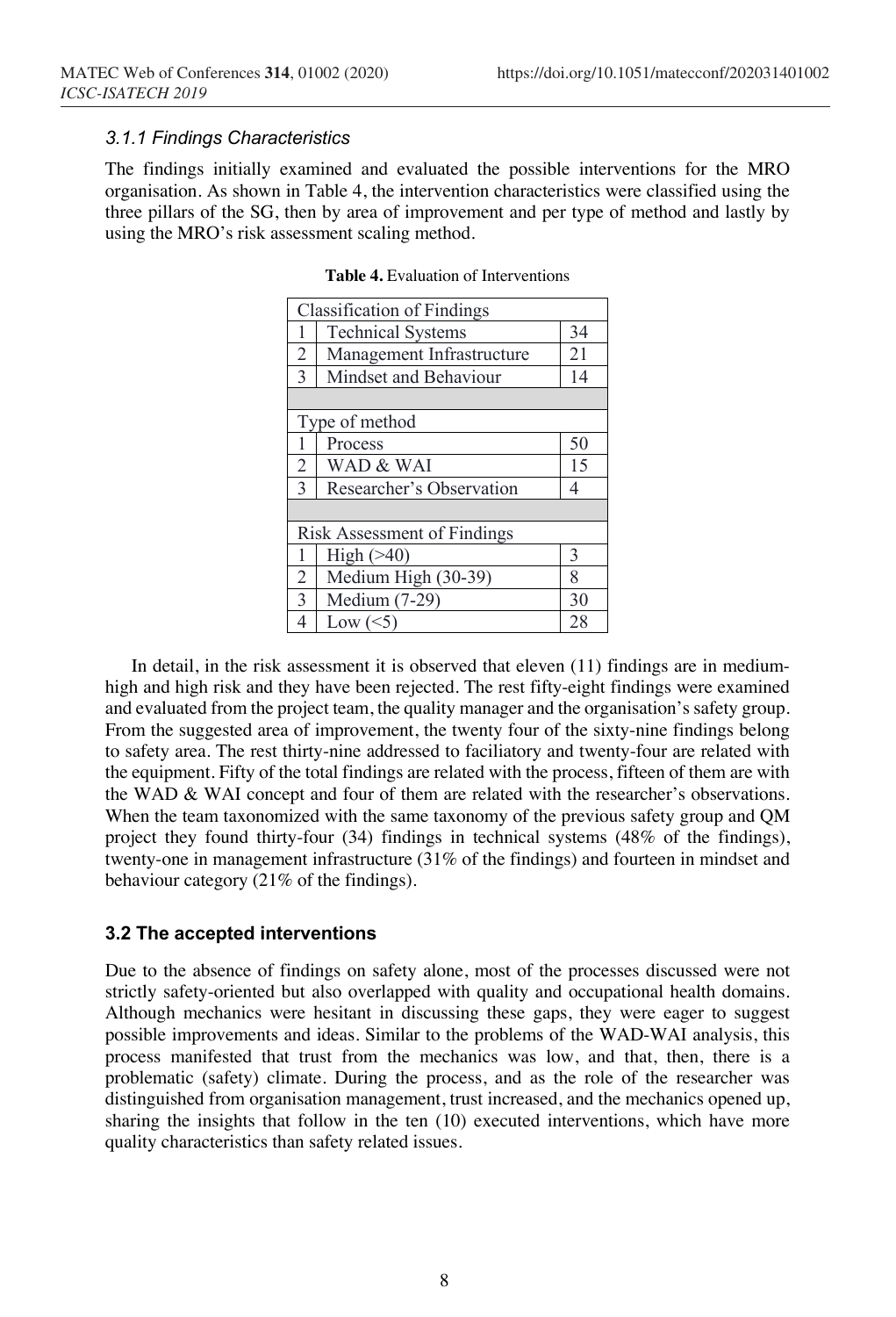| Problem description                                                                                                                                                                                                                                                          | Intervention description                                                                                                                                                                                                                                                                                         |
|------------------------------------------------------------------------------------------------------------------------------------------------------------------------------------------------------------------------------------------------------------------------------|------------------------------------------------------------------------------------------------------------------------------------------------------------------------------------------------------------------------------------------------------------------------------------------------------------------|
| The mechanics are not allowed to wear their<br>safety shoes during final maintenance in a<br>cleaned cabin, prepared for delivery to the<br>customer. However, mechanics often make<br>last-minute repairs in the cabin, in which<br>the use of safety shoes is recommended. | Three types of covers were tested and a<br>silicon, flexible shoe cover was selected<br>due to ease of use, grip provided and anti-<br>static properties. The experiment proved<br>useful and QM extended the shoes<br>throughout the organisation by adding them<br>to the personal protection equipment (PPE). |
| Following installation the seat covers are<br>often damaged and repairing them usually<br>means delays in customer acceptance and is<br>costly.                                                                                                                              | For the business class seat covers, the<br>intervention is a fabric, reusable seat cover.                                                                                                                                                                                                                        |
| For small tools, such as a drill bit, a<br>expendables form needs to be filled in at the<br>tool room booth, making the tool keeper<br>wait for the completion of the form.                                                                                                  | The filling in of the form elsewhere can<br>increase the throughput of the booth and<br>therefore reduce the current queue time.                                                                                                                                                                                 |
| Under the wing of Airbus aircrafts, a strong<br>presence of kerosene fumes can be noticed.                                                                                                                                                                                   | Fume-removing fans could be used to<br>circulate the air. A risk, however, is that the<br>fumes move to other work areas.                                                                                                                                                                                        |
| Current methods of working on the fuselage<br>or wings of the aircraft can be dangerous to<br>mechanics and can damage the aircraft.                                                                                                                                         | Butterfly Suction Cups: A new system, in<br>the shape of a butterfly, was proposed as an<br>improved and safe alternative.                                                                                                                                                                                       |
| The safety shoes at are currently used by<br>mechanics are uncomfortable and are of<br>low quality.                                                                                                                                                                          | The introduction of a new type/brand of<br>safety shoes has been proposed.                                                                                                                                                                                                                                       |
| The<br>working<br>hot<br>climate<br>extreme<br>conditions in Southeast Asia.                                                                                                                                                                                                 | To address the tropical working conditions,<br>lighter shirts made from a dry-fit fabric,<br>have been proposed for the mechanics.                                                                                                                                                                               |
| When a tool is missing from one toolroom<br>mechanics often walk to the other toolroom<br>a few 100 meters away with time-<br>consuming.                                                                                                                                     | A transportation means such as a bicycle<br>can significantly reduce the time needed to<br>get a tool from a different tool room.                                                                                                                                                                                |
| Everyday mechanics have to retrieve their<br>standard toolboxes from the toolroom,<br>which creates long queues at the start and<br>finish of the shifts.                                                                                                                    | The Relocation of the toolboxes back in the<br>shop area was suggested, and only using the<br>toolroom as for original and limited<br>equipment.                                                                                                                                                                 |
| Inside the cabin, mechanics use stairs made<br>from foam and tape, these are unstable.                                                                                                                                                                                       | A more firm and secure stair was proposed<br>as a safer equipment for the mechanics.                                                                                                                                                                                                                             |

# **Table 5.** The accepted interventions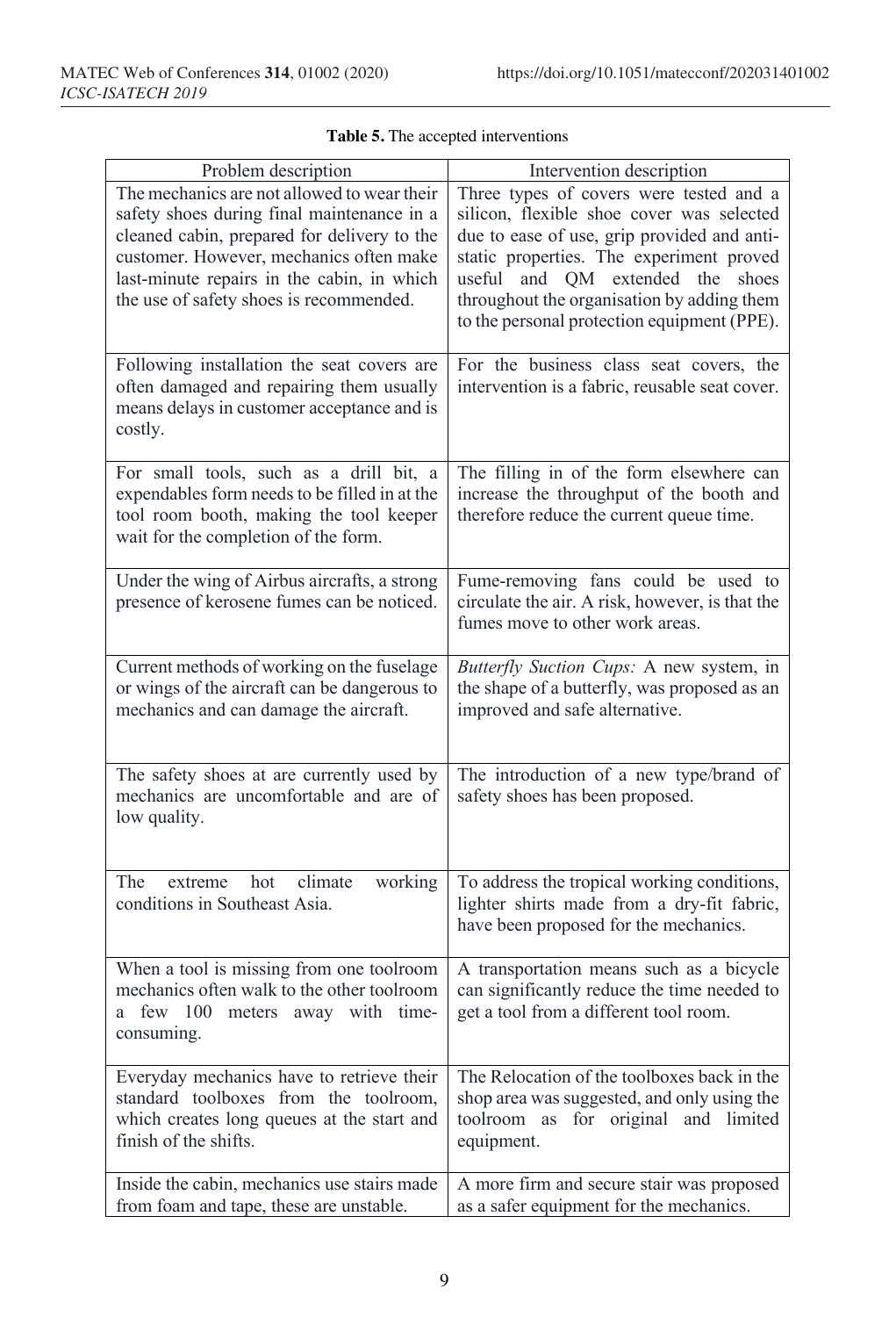# **4 Discussion and Recommendations**

The SD principles guided the application of the Micro Experiments in a bottom up process to identify the problems and the solutions for safety related issues. The research objectives focused on exploring whether the application of the ME approach could trigger interventions for improved safety processes in an aviation organisation. Our two- phases methodology following the principles of the ME in an aviation organisation, revealed the benefits and the limitations of the approach in a high controlled and operationally risky environment. Below we discuss the key findings from the ME case study at the MRO organisation noting our contribution.

#### **4.1 Occupational Health, Process Safety and Quality overlaps**

One of the critical realisations during the project was the relationship between safety and quality management. Through the research, the team realised that the constraints and the limitations in an aviation organisation are strong barriers for the ME application as described and applied elsewhere. The lack of case studies in aviation meant that the research would enter an under-explored field, which created challenges and sometimes misunderstandings between the researchers and the management of the organisation. We therefore report that the ME assumptions are challenged by the organisation's quality and safety department, which descriptions of ME do not account for. For example, the MRO's quality department attempted to assess the safety findings and observations as quality markers. Our findings here highlight the problems in the quality vs safety and occupational health misperceptions, and how these create confusion in the safety management process and the identification of suitable interventions for the organisation. Secondly, the safety department initially raised constraints that paralysed the ME and needed to be lifted by top-level intervention for progress to be made

Albeit, the revelation shows that the ME approach can reveal deeper organisational issues intervening in the safety processes, whether managed or performed, and supports the benefits deriving from bottom-up approaches [3]. Because of these benefits, mid-project interventions were able to take place. Initially, the team was able to recognise the lack of ME fundamental knowledge and thinking in the MRO organisation. Secondly, the team was able to address this issue by filling the knowledge gap with ME workshops and additional visits on-site the MRO. The intermediate actions aided to have most of the interventions accepted from the organisation, yet, as reported in Section 3, with quality and occupational health aspects, and not a clear safety orientation. The same misconception was identified in the interviews where the participants wanted to discuss and proposed quality and not safety interventions like the cover of the cabin seats during the work of the technicians in the aircrafts' cabin. This finding and change process underpins the added value of ME and the intervention possibilities in aviation organisations.

### **4.2 Insights following the SD principles**

Using the ME approach to inquiry, the findings from interviews in interventions achieved a variety of results and insights into the adoption of the boader SD principles. Concerns such as middle management isolation, fear of change, and not wanting to take responsibility, revealed problems of safety bureaucracy and showcased the possible issues these can induce during a (research) project and in the safety processes of an MRO organisation without directly impacting the ME. The mechanics also reported that there are even cases in which they were demoted after they made critical remarks about the organisation and/or shared innovative ideas. There are clear indicators of the presence of these types of bureaucracies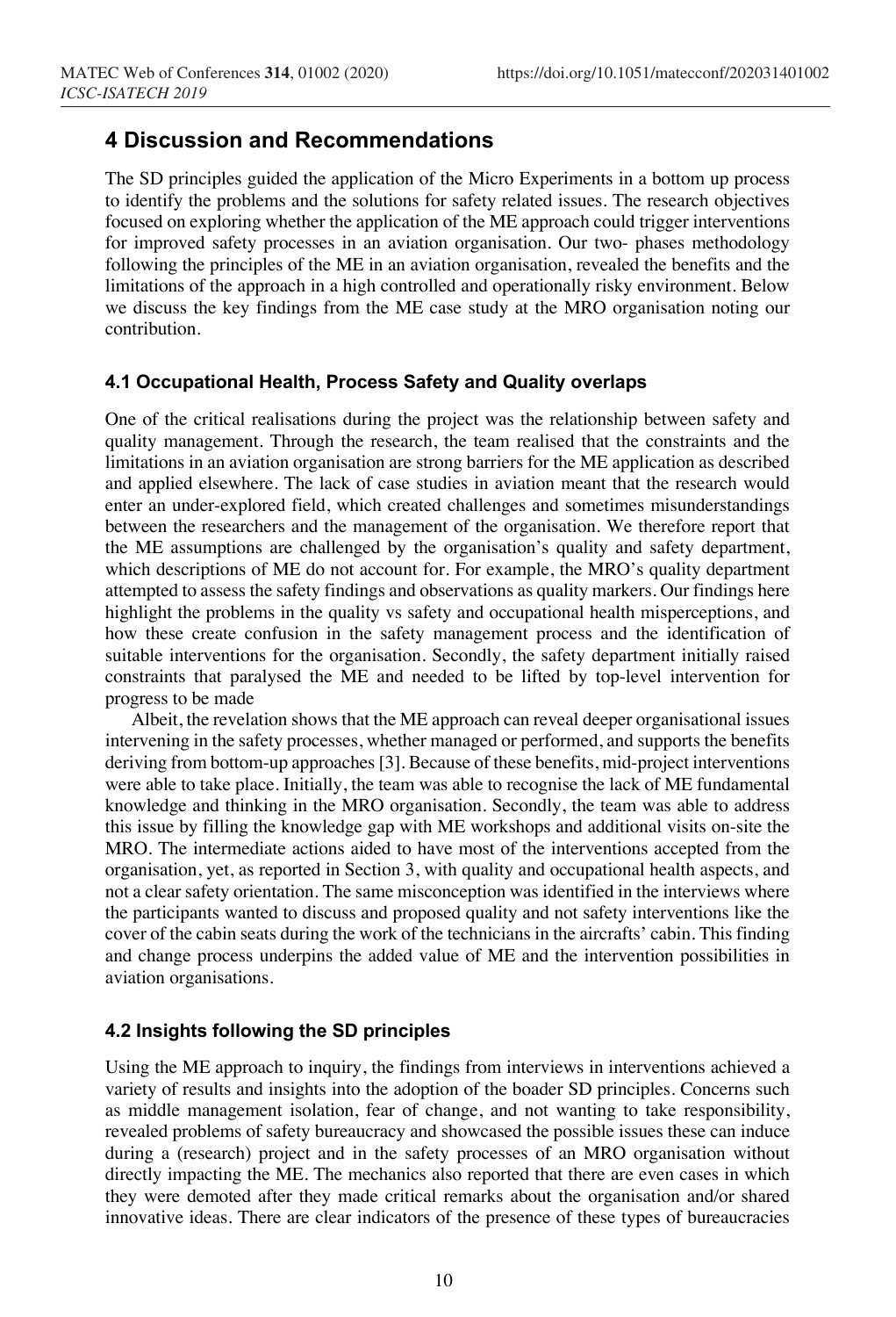within the organisation. Our ME findings hence support studies highlighting the importance of safety climate underpinning aviation MRO practice [11]. Importantly, our study showed that, when the organisation shows value and appreciation towards the work of the mechanics, their opinions and ideas, the attitude towards responsibility changed. Specifically, the MRO mechanics were appreciative of the responsibilities and chances are given to them to be part of a change-based project. It showed them the importance of bottom-up suggestions and challenging of organisation procedures. The interventions provided the flexibility required to fit and try a wide selection of interventions. The first completed interventions showed the amount of effort mechanics put in their ideas and the results they can achieve from this input. The fact that the shoe cover intervention (Table 5) will be amplified organisation wide is a first step towards the continuous improvement.

#### **4.3 Evaluation of the MRO project**

During the planning and execution phases of the project, several success factors and limitations were revealed. Success factors include the MRO's availability and willingness at a high level to run the project in their working area. The decisions the team took in the latter environment, aided in achieving research rigour and insights for the transferability of the results [12]. In detail, the team followed the data to make decisions instead of aiming to satisfy standards not relevant and not appropriate for the project (i.e. external and internal validity, reliability and objectivity). In addition, the researchers' professional background in aviation organisations helped establish a common communication channel with the MRO managers, gaining access into their MRO systems. Hence, familiarity with the culture of the participants aided reflexivity [13]. As a bottom-up process underpinned the project, the developing cooperation between managers and mechanics became evident. This success factor showed the power of the ME approach and the advantages over traditional intervention approaches (ad-hoc or projects).

Limitations of the project include the chosen context of the case study, hence addressing our main objective. In detail, in the highly controlled MRO environment, the more inexperienced members were not able to recognise possible safety-related issues, which would have been useful for the project process. Moreover, the inexperienced members unintentionally behaved like auditors, adding to a lack of trust already in the MRO, and revealing problems of safety climate. Similarly, the managers were unprepared for this type of project. Our findings hence support past aviation MRO safety studies, where safety climate is seminal to developments. Additional limitations were the context of safety bureaucracy, which surfaced organisational problems such as the lack of a positive safety culture, the lack of trust and the lack of safety knowledge in the middle and the low-level employees. For example, during interviews, it became evident that most employees are confused between the failure analysis and incident investigation.

# **5 Conclusion and future directions**

Safety Differently in aviation organisations is an underexplored field. Micro experiments are not safety recommendations, but they comprise a tool to explore the perceptions of shopfloor employees that guide actions and behaviours. In order to formulate interventions, incident reports can be used, although it should be noted that incident reports do not trigger them. Incident reports can be used as a tool to identify focus areas, assess the status of the safety recommendations and close the loop. In addition, it is recommended that, although the micro experiment is a bottom-up process, the organisation is assessed before any safety differently project can begin. Our case study application revealed the bottle neck situation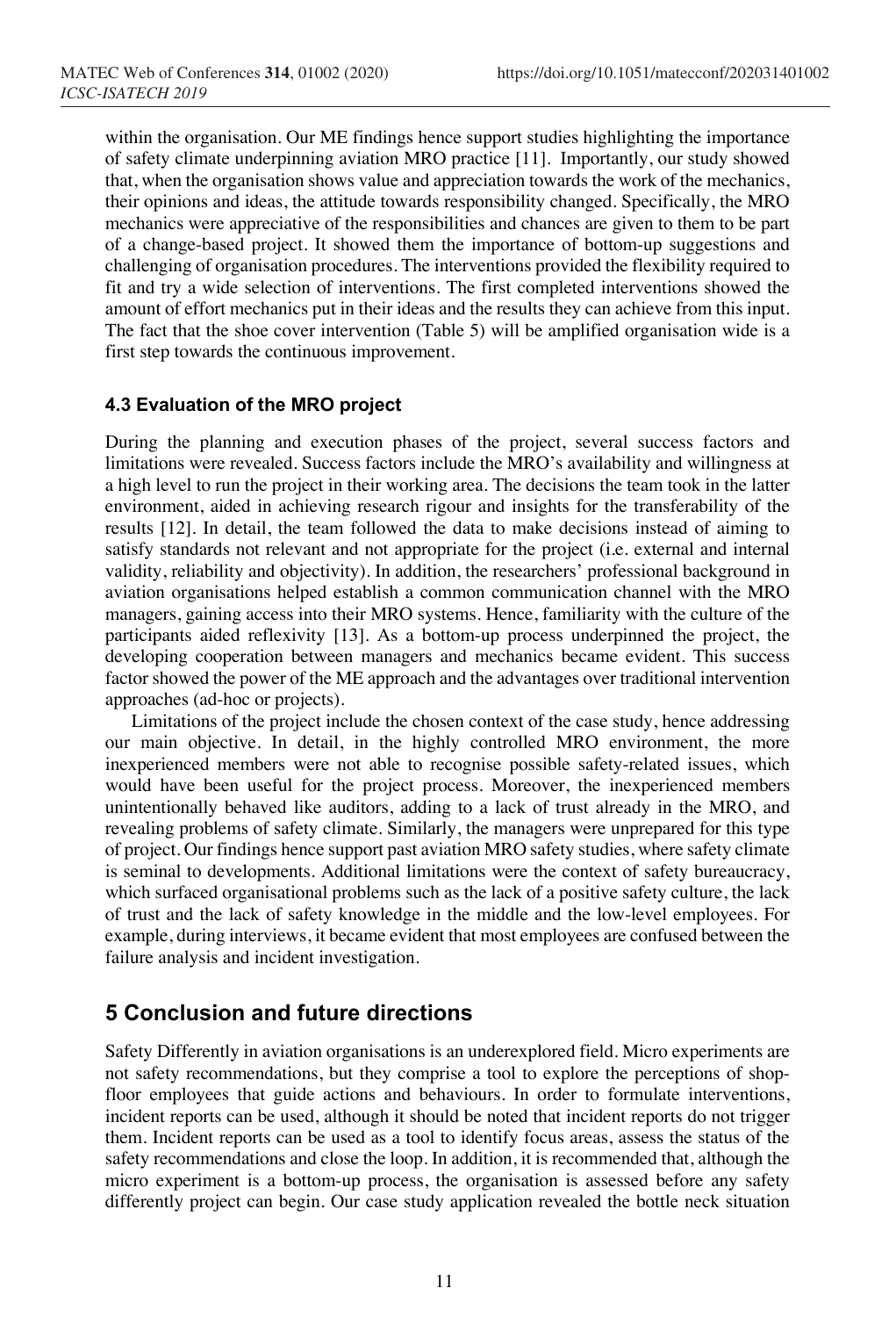which forms our contribution to further ME applications in a similar aviation organisation. Our recommendation is hence to initially assess the organisation's safety climate and then to apply the framework for the Safety differently project. The assessment of safety climate is fundamental for the SD – and therefore ME - implementation in aviation. It is a way to plan the researcher's actions before the application of any method and tool of SD concept. The preparation of the safety program participants is an additional necessary action, which includes top-down training and identification of the setting the micro experiment takes place, so that daily working load is not affected. They are no potential risks for the organisation's operations. Moreover, it is recommended that the organisation prioritises the organisation's problems, using quality tools and methods (e.g. Effect – Effort, Pareto, Fishbone diagrams).

In any aviation organisation which has many working tasks, the term 'micro experiments' is not a familiar one and could, therefore, threaten their acceptance. It is therefore suggested that the term changes to 'micro-projects interventions', which is a less threatening term to aviators. Future research should hence focus on tactics for the smoother application of the micro-project interventions can give opportunities in organisations to prepare, plan and organise better large-scale projects in the future. With the use of interviews at the shop floor, new findings and interventions can be collected, executed and possibly amplified throughout the organisation. However, mechanics will have to be empowered to share their concerns and ideas openly. Addressing safety bureaucracy problems will not only transform the intervention to an improvement plan, but it can help enhance wider safety practices (e.g. safety promotion, reporting). Safety Differently and ME can, therefore, be used to continuously improve following a bottom-up approach.

### **Acknowledgements**

The authors would like to thank Juno Beckers and Niek Kuilder, for their contributions.

### **References**

- 1. Dekker, S. (2015). Safety, Differently. Boca Raton: CRC Press.
- 2. Weber, D. E., & Dekker, S. W. (2017). Assessing the sharp end: reflections on pilot performance assessment in the light of Safety Differently. Theoretical issues in ergonomics science, 18(1), 59-78.
- 3. Hale, A., Borys, D., & Else, D. (2016). Management of safety rules and procedures: a review of the literature. Report submitted to the IOSH Research Committee, Report 12.3.
- 4. Gantt, R. (2018). Safety Differently- A new view of safety excellence. Available online at https://safetydifferently.com/wp-content/uploads/2018/10/Safety-Differently-ASSE-Proceedings-Paper.pdf. In Dekker, S. (2018). A micro-experiment. In S. Dekker, *The Safety Anarchist* (pp. 180- 185). Oxford: Routledge.
- 5. Dekker, S. W. A. (2017). Safety Differently, The Movie. Available online at https://safetydifferently.com/safety-differently-the-movie/.
- 6. Dekker, S. (2018). A micro-experiment. In S. Dekker, *The Safety Anarchist*. Oxford: Routledge.
- 7. Ferroff, C. V., Mavin, T. J., Bates, B. R., & Murray, P. S. (2012). A case for social constructionism in aviation safety and human performance research. Aeronautica, 2(1), pp. 1-12.
- 8. Nanova, G., Dimitrov, L., & Neshkov, T. (2012). Lean Manufacturing Approach in Aircraft Maintenance Repair and Overhaul. Sofia: Technical University of Sofia, Bulgaria.